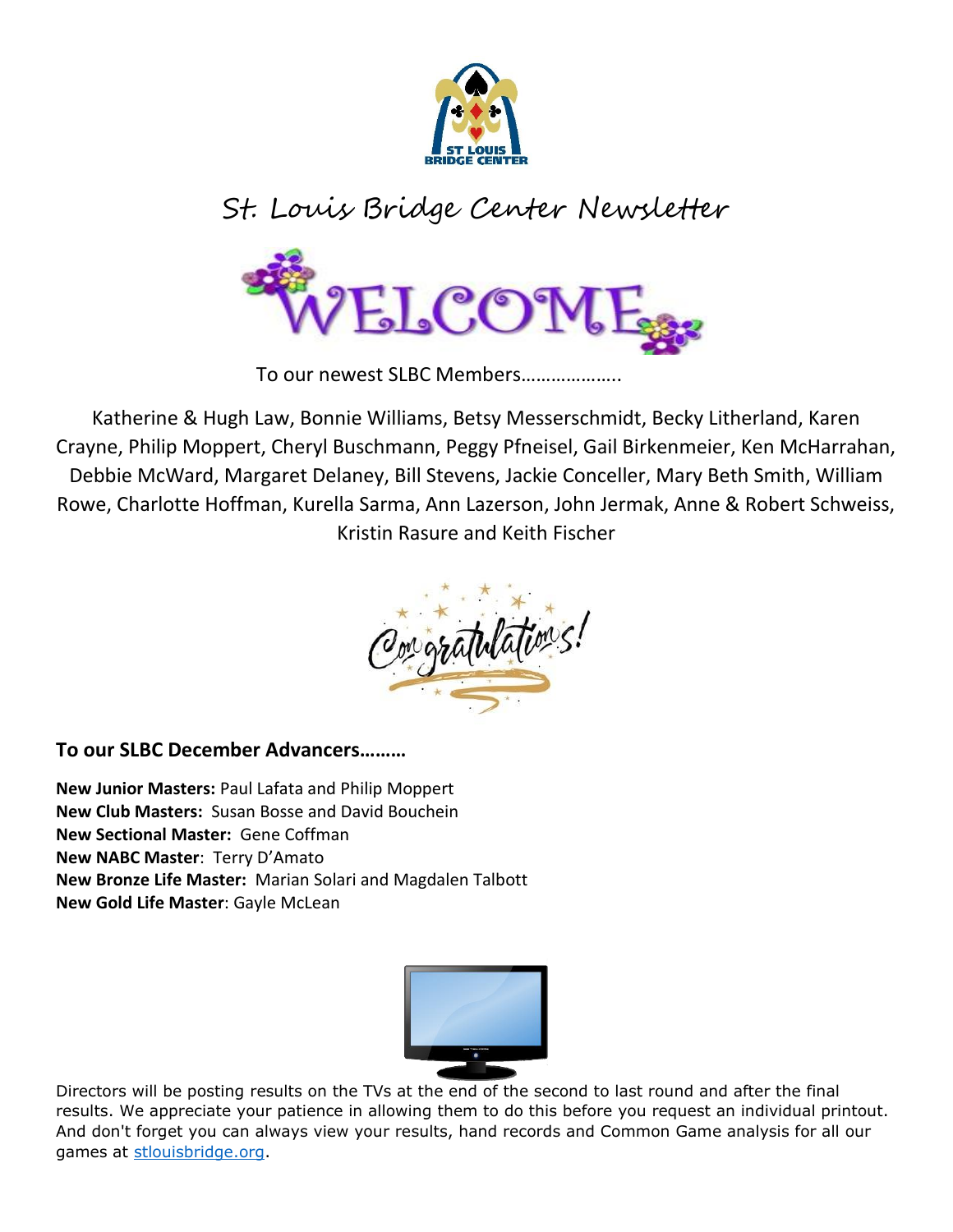**Coming Soon…………..**

## **St. Louis Winter Sectional**

**January 17-19, 2020**

**Blanchette Park Memorial Hall 1900 West Randolph St. Charles, MO 63301**

The Center will be closed these days in support of the tournament. And speaking of support – why not wear your new **St. Louis Bridge Center cap**??





## **New Mentor/Mentee Program – Mentors play bridge for FREE!! Mentees get FREE lessons!!**

There's a new Bridge Program thanks to the ACBL Education Foundation Grant. Sign up at the information counter. Mentors play bridge free for two (2) games – one with a mentee, then receive a voucher for future play in the game of your choice with the partner of your choice. Mentees play bridge with an advanced player and only pay the normal card fee. Discussion of the hand after play.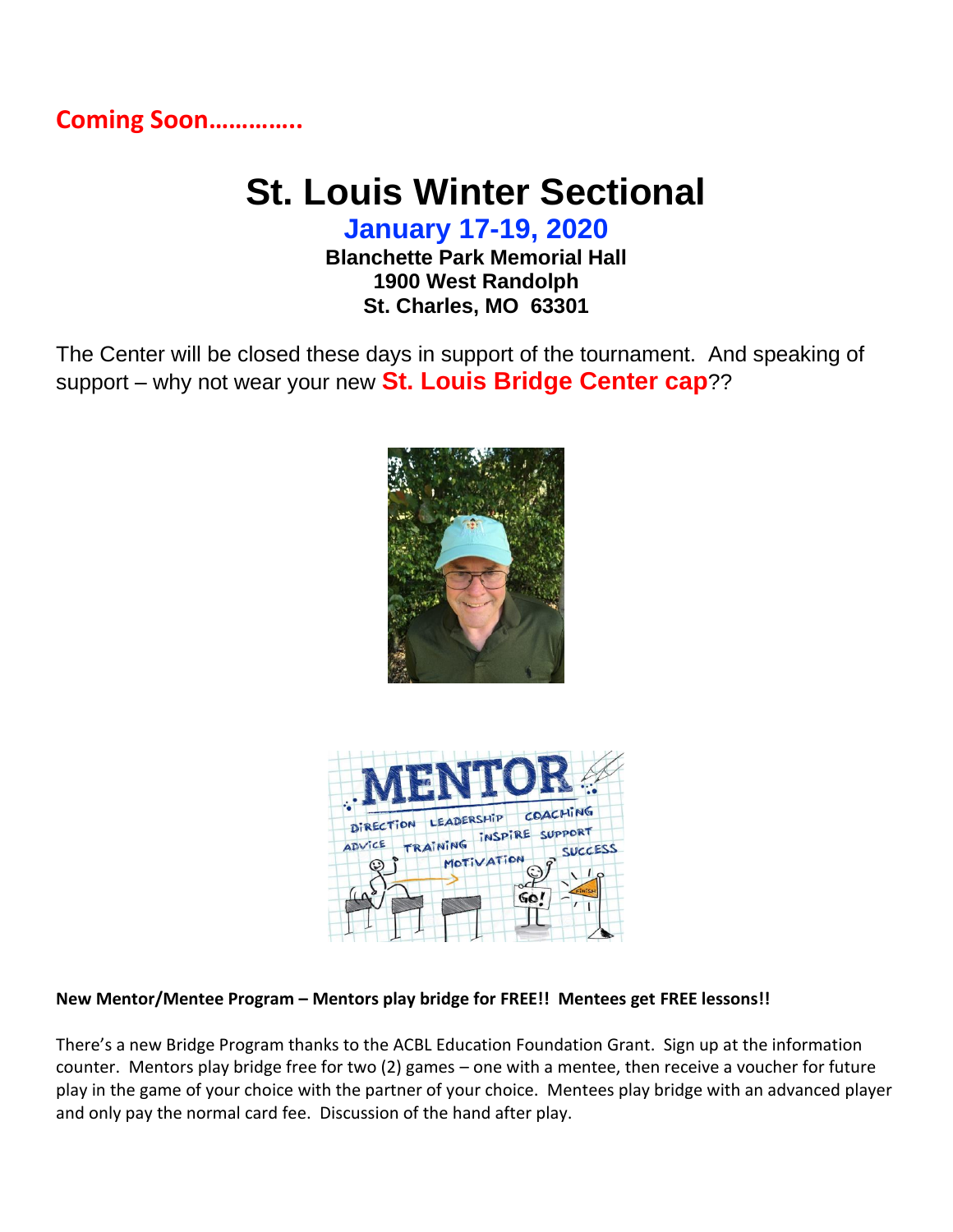

SLBC strives to make the bridge experience a positive one for everyone who walks in the door. To that end you, our members, are our front line.

The board asks that each member wears a nametag, or you can get a temporary one at the front desk. If someone you don't recognize joins your table, please introduce yourself and your partner and welcome the new person to the club.

If you find behavior that you consider in any way to be inconsistent with the positive game experience **immediately** notify the director so that the situation can be dealt with and documented.



It's Club Renewal time at SLBC. Membership renewal is \$50 effective January 1<sup>st</sup>. A renewal form is attached, you may pick one up at the Center, or you may pay online through paypal on our website. Thank you to all who have already taken care of this. There are a few hats left on a first come, first gets one basis.



We have new games in 2020.......

Earn masterpoints and at the same time review some of the intricacies of the bid and play of hands. On **Wednesday afternoons at 2PM** for about 2 hours attendees will play 12 hands.